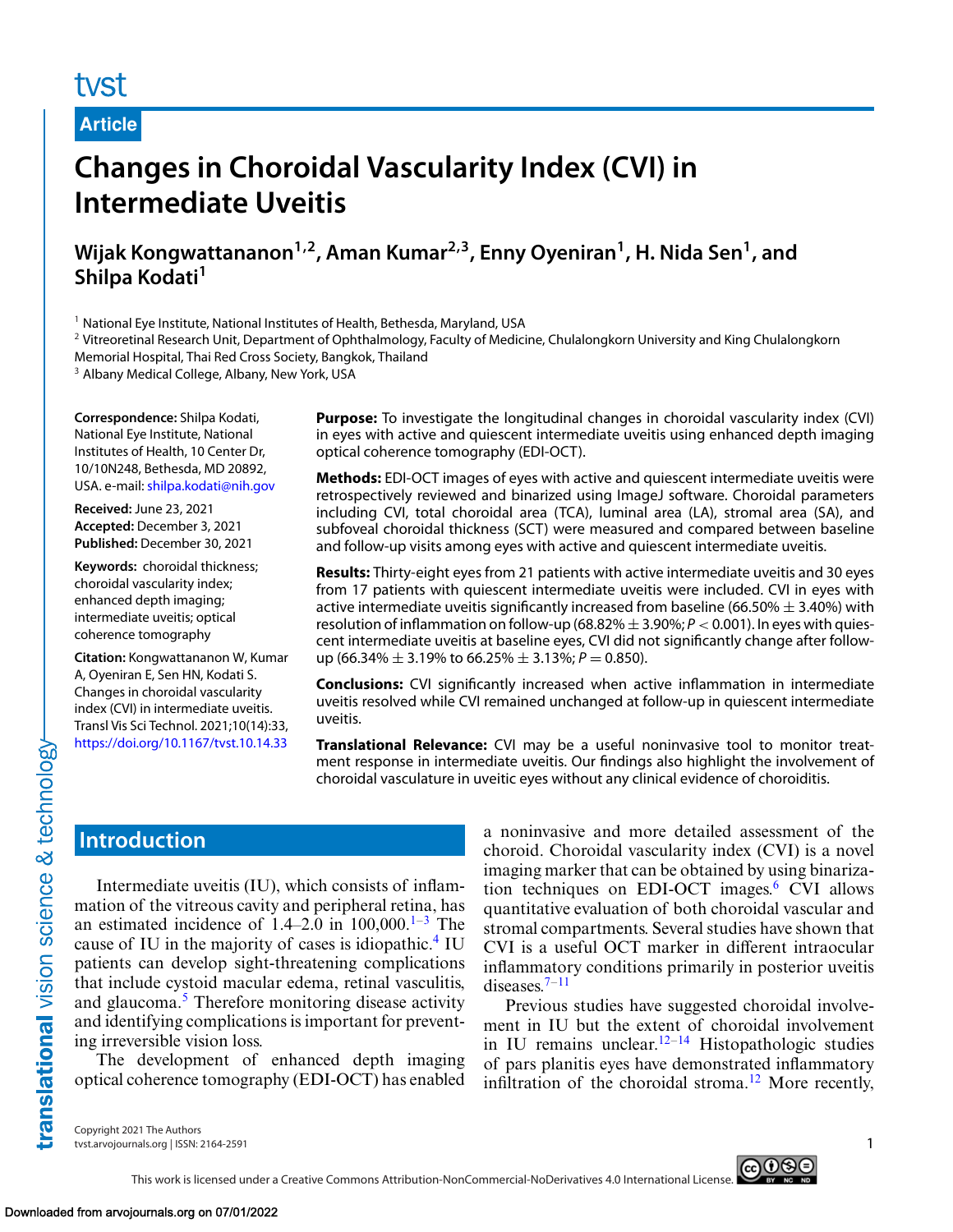alteration of perfusion in the level of choriocapillaris in IU has been revealed using swept-source OCT angiography[.13,14](#page-7-0) However, no study to the best of our knowledge has quantitatively assessed longitudinal choroidal changes in IU using CVI.

Understanding the change in choroidal vascularity using a clinical imaging tool can potentially provide important insight into the pathophysiology and treatment response of IU. Thus, in this study, we aimed to evaluate longitudinal choroidal vascular changes in eyes with active and quiescent IU using CVI.

## **Methods**

A retrospective review of EDI-OCT images from patients with a diagnosis of IU evaluated at the National Eye Institute from January 2017 to May 2021 was performed. The study was approved by the institutional review board of the National Institute of Health and the study performed in accordance with the tenets of the Declaration of Helsinki.

All patients were diagnosed with IU based on the standardization of uveitis nomenclature working group classification.<sup>[3](#page-6-0)</sup> Vitreous cell and vitreous haze grading scales were used as previously described.[15,16](#page-7-0)

Eyes with IU were classified into two groups according to clinical activity at baseline. Eyes were regarded as clinically active if they had one or more of the following: new-onset vitreous cells or vitreous haze, presence of retinal vascular leakage, or disc leakage on fundus fluorescein angiography (FFA). Eyes were clinically quiet if they were without any evidence suggestive of active inflammation (clinical findings or FFA).

In the active IU group, eyes were clinically active at baseline and clinically quiet at follow-up. "Follow-up" in this group was the first subsequent clinically quiet encounter. In the quiescent IU group, eyes were clinically quiet at baseline and at follow-up, which was the next chronological visit.

The exclusion criteria were as follows: (1) poorly defined choroidal-scleral junction (2) high myopia (refractive error >  $-6$  diopters), (3) ocular surgery within one year at the time of examination, (4) coexistence of other macular or retinal diseases such as central serous chorioretinopathy, age-related macular degeneration, retinal vascular occlusion, or (5) history of systemic diseases such as diabetes, hypertension, cardiovascular disease, or previous history of ocular trauma.

Both eyes with intermediate uveitis of a patient were included if eligible. Patient data including demographics, refractive error, slit lamp biomicroscopy, intraocular pressure (IOP) measured by applanation tonometry (Tono-Pen; Reichert Technologies, Inc., Buffalo, NY, USA), FFA findings, disease activity, onset of IU, and complications related to IU were reviewed.

#### **Image Acquisition**

EDI-OCT images were obtained using the Spectralis OCT device (Heidelberg Engineering, Heidelberg, Germany). For each eye, two images were obtained: the first one at baseline and the second one at follow-up. Single horizontal subfoveal images were imported into ImageJ 1.51 software (National Institutes of Health, Bethesda, MD, USA) for analysis.

#### **Image Analysis**

A modification of a previously described method was used to calculate CVI.<sup>[10](#page-7-0)</sup> The EDI-OCT image was opened in ImageJ and the line tool was used to place a perpendicular line overlay through the center of the fovea. Two 750 μm lines were drawn from the center of the fovea to the nasal and temporal side with a total length of 1500 μm. The choroidal area encompassed under this line was the total choroidal area (TCA). Three vertices of the polygon were placed on both the upper border and lower border of the TCA. The upper border of the TCA was traced along the lower edge of retinal pigment epithelium (RPE), and the lower border of the TCA was traced along the choroid– scleral junction [\(Fig. 1B](#page-2-0)). The subfoveal choroidal thickness (SCT) measurement was performed on the original EDI-OCT images. SCT was measured perpendicular to the RPE, from the lower edge of RPE to the choroid–scleral junction at the fovea using the line tool in ImageJ.

To binarize the images, the EDI-OCT image was first converted to a 8-bit format then thresholded using Niblack's thresholding technique<sup>17</sup> [\(Fig. 1C](#page-2-0)). The image was then converted back to a red, green, blue image. Next, the color threshold tool was used to demarcate the black pixels, representing the luminal (vascular) area (LA), and the white pixels, representing the stromal area (SA) [\(Fig. 1D](#page-2-0)). SA was obtained by calculating the differences between TCA and LA. Finally, CVI was calculated as a proportion of LA to TCA.

Choroidal parameters including, CVI, TCA, LA, SA and SCT, from EDI-OCT images were compared at baseline and follow-up in each group and between groups. The analysis of choroidal parameters was performed at the eye-level. All EDI-OCT images were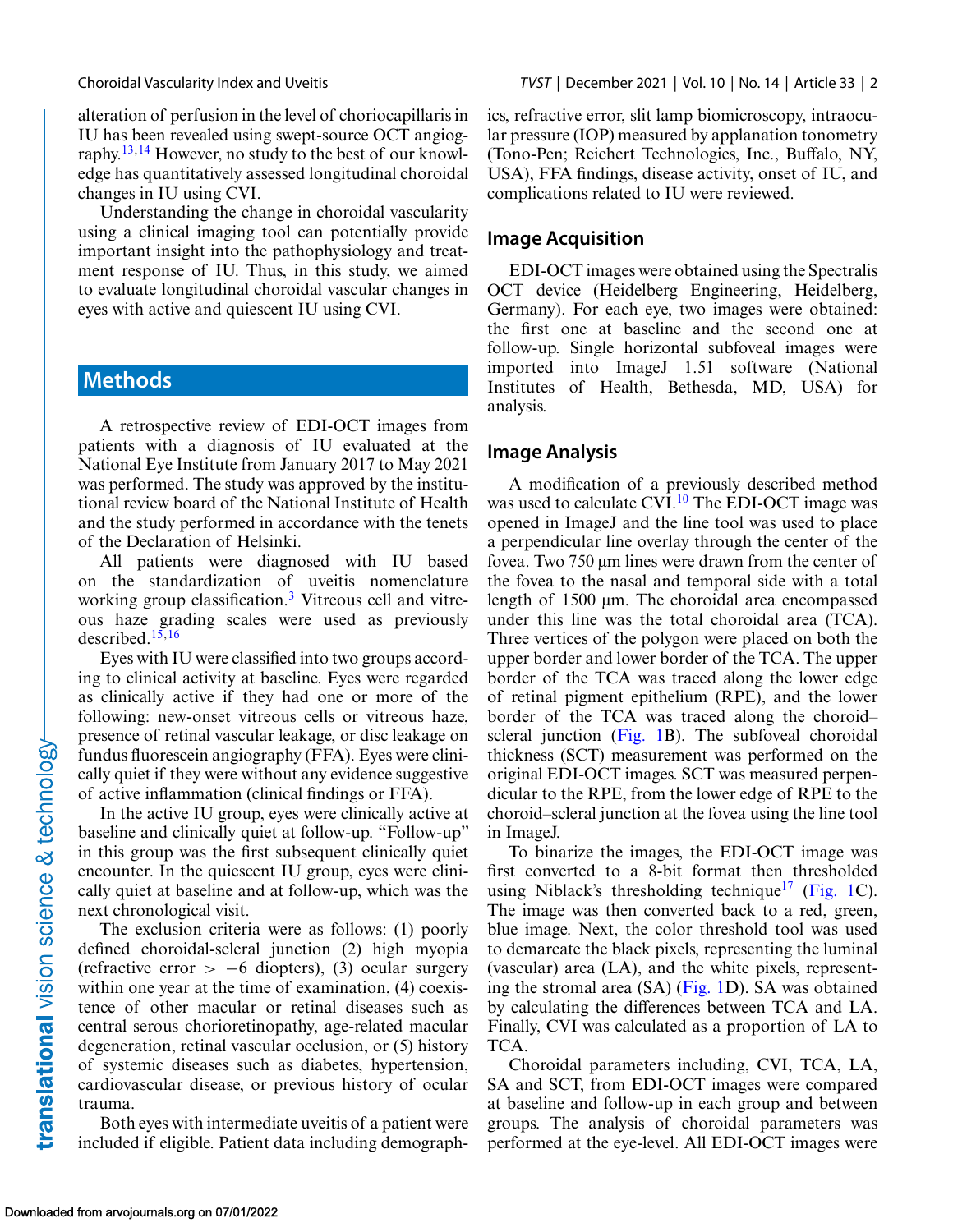<span id="page-2-0"></span>

**Figure 1.** CVI calculation in a patient with acute intermediate uveitis. (A) Original EDI-OCT image. (B) The TCA is outlined using the polygonal selection tool within a width of 1500 μm (750 μm either side of the fovea). (C) Figure after image binarization with Niblack's autolocal threshold tool. (D) Overlay of binarized image to the original EDI-OCT showing segmentation of choroidal structures. Light area represents SA and dark area represents LA. CVI was calculated dividing LA by TCA.

deidentified before being evaluated by two independent graders (W.K., A.K.). Their measurements were then averaged for statistical analysis.

#### **Statistical Analyses**

Data were expressed as the mean standard deviation for quantitative variables and as counts and percentages for categorical variables. The Shapiro-Wilk test was used to evaluate the normality of the data. Variables at baseline and follow-up in each IU group were compared using a paired *t*-test. At baseline, The Mann–Whitney *U* test or the unpaired *t*-test were used to compare quantitative variables between two groups, depending on the normality of the data. Categorical variables were analyzed using the  $\chi^2$  or Fisher's exact test. At follow-up, variables were adjusted with covariates using analysis of covariance and the adjusted variables were compared between the two groups. Intraclass correlation coefficient (ICC) was calculated to determine intra-eye correlation. The interobserver reliability of CVI and SCT calculation was assessed by measuring the ICC. All tests were two-sided, and *P* < 0.05 was considered significant. Statistical analysis was performed using SPSS 22.0 software (SPSS Inc., Chicago, IL, USA).

#### **Results**

#### **Demographic and Clinical Characteristics**

Demographic and clinical characteristics are summarized in [Table 1.](#page-3-0) Our study included 38 eyes from 21 patients from the active IU group (mean age,  $32 \pm 16.3$  years; male/female, 9/12), and 30 eyes from 17 patients from the quiescent IU group (mean age  $35 \pm$ 20.4 years; male/female, 7/10). No significant difference was noted between active and quiescent IU groups in terms of age, gender, laterality, best-corrected visual acuity (LogMAR), refractive error, and IOP.

The mean disease duration was significantly shorter in the active IU group  $(1.29 \pm 2.49 \text{ years})$  compared with quiescent IU group  $(6.11 \pm 3.97 \text{ years}; P < 0.001)$ . The mean follow-up period in the active IU (3.81  $\pm$ 2.42 months) was significantly shorter compared to quiescent IU group (7.88  $\pm$  4.27 months; *P* < 0.001).

Idiopathic IU was the most frequent cause in both active IU (81%) and quiescent IU (94%) groups. In the active IU group, complications during active inflammation included retinal vasculitis (33 eyes [87%]), cystoid macular edema (11 eyes [29%]), ocular hypertension (three eyes [8%]) and glaucoma (four eyes [11%]). Glaucoma was the only complication observed in the quiescent IU group (two eyes [7%]).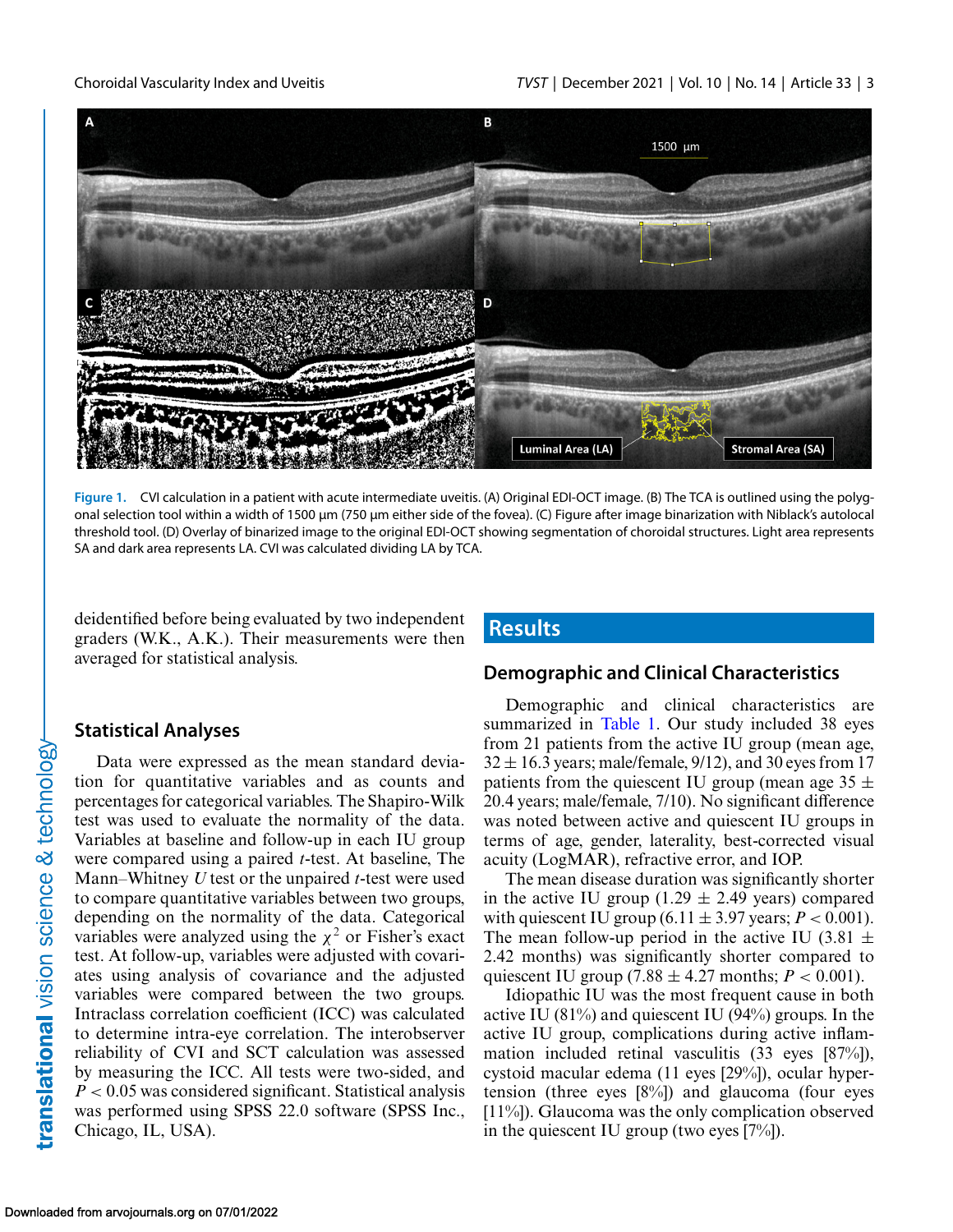<span id="page-3-0"></span>**Table 1.** Demographic and Clinical Characteristics in Intermediate Uveitis Patients

| Characteristics                                         | <b>Active Group</b>      | Quiescent Group        | P Value |  |
|---------------------------------------------------------|--------------------------|------------------------|---------|--|
| Number of patients (eyes)                               | 21(38)                   | 17(30)                 | N/A     |  |
| Age (y), mean $\pm$ SD                                  | $32 \pm 16.3$            | $35 \pm 20.4$          | 0.43    |  |
| Female                                                  | 12 (57%)                 | 10 (59%)               | 0.89    |  |
| <b>Bilateral</b>                                        | 17 (81%)                 | 13 (77%)               | 0.73    |  |
| Best-corrected visual acuity ( $logMR$ ), mean $\pm$ SD | $0.14 \pm 0.26$          | $0.17 \pm 0.34$        | 0.64    |  |
| Refractive error (diopters), mean $\pm$ SD              | $-2.32 \pm 1.81$         | $-2.78 \pm 3.57$       | 0.53    |  |
| IOP (mmHg), mean $\pm$ SD                               | $16.1 \pm 5.7$           | $15.0 \pm 2.9$         | 0.77    |  |
| Vitreous cell grade, n eyes (%)                         |                          |                        | < 0.001 |  |
| 0                                                       | 0(0)                     | 20(67)                 |         |  |
| $0.5+$                                                  | 15 (39)                  | 6(20)                  |         |  |
| $1+$                                                    | 20(53)                   | 3(10)                  |         |  |
| $2+$                                                    | 3(8)                     | 1(3)                   |         |  |
| Vitreous haze grade, n eyes (%)                         |                          |                        | 0.001   |  |
| 0                                                       | 13 (34)                  | 24 (80)                |         |  |
| $0.5+$                                                  | 17(45)                   | 6(20)                  |         |  |
| $1+$                                                    | 7(18)                    | 0(0)                   |         |  |
| $2+$                                                    | 1(3)                     | 0(0)                   |         |  |
| Disease duration (years), mean $\pm$ SD (range)         | $1.29 \pm 2.49$ (0.08-6) | $6.11 \pm 3.97$ (1-13) | < 0.001 |  |
| Follow-up period (months), mean $\pm$ SD (range)        | $3.81 \pm 2.42$ (2-10)   | $7.88 \pm 4.27$ (3-18) | < 0.001 |  |
| Etiology, n patients (%)                                |                          |                        | 0.74    |  |
| Idiopathic                                              | 17(81)                   | 16 (94)                |         |  |
| Biopsy-proven sarcoidosis                               | 2(5)                     | 0(0)                   |         |  |
| Presumed sarcoidosis                                    | 1(5)                     | 1(6)                   |         |  |
| MS associated IU                                        | 1(5)                     | 0(0)                   |         |  |
| Complication, n eyes (%)                                |                          |                        |         |  |
| Retinal vasculitis                                      | 33 (87)                  | 0(0)                   | N/A     |  |
| Cystoid macular edema                                   | 11 (29)                  | 0(0)                   | N/A     |  |
| Ocular hypertension                                     | 3(8)                     | 0(0)                   | N/A     |  |
| Glaucoma                                                | 4(11)                    | 2(7)                   | 0.68    |  |
| Treatment                                               |                          |                        |         |  |
| Topical steroid, n eyes (%)                             | 13 (34)                  | 3(10)                  | 0.02    |  |
| Systemic steroids, n patients (%)                       | 14(67)                   | 1(6)                   | < 0.001 |  |
| Immunomodulatory drugs, n patients (%)                  | 8(38)                    | 13 (76)                | 0.02    |  |
| Biologic agents, n patients (%)                         | 2(10)                    | 6(35)                  | 0.10    |  |

In terms of treatment received during the followup period, the rates of topical steroids and systemic steroids were significantly higher in the active IU group ( $P = 0.02$  and  $P < 0.001$ , respectively). Use of immunomodulatory drugs was significantly higher in the quiescent group ( $P = 0.02$ ). There was no significant difference in the use of biologic agents used between groups  $(P = 0.10)$ .

#### **Choroidal Parameter of the Groups at Baseline and Follow-up Within Each Group**

In the active IU group, the mean CVI significantly increased from the baseline value of  $66.50 \pm 3.40\%$  to  $68.82 \pm 3.90\%$  at follow-up when the inflammation resolved  $(P < 0.001)$  [\(Fig. 2\)](#page-4-0). The mean LA increased from  $0.92 \pm 0.22$  mm<sup>2</sup> to  $0.98 \pm 0.22$  mm<sup>2</sup> ( $P = 0.003$ ) and the mean SA decreased from  $0.48 \pm 0.15$  mm<sup>2</sup> to  $0.44 \pm 0.13$  mm<sup>2</sup> ( $P = 0.006$ ). No significant change in mean TCA and mean SCT were observed (both *P*  $> 0.05$ ). An increase (66.36%  $\pm$  3.45% to 69.22%  $\pm$ 3.86%;  $P < 0.001$ ) in mean CVI was observed in 34 of 38 eyes (89%), whereas four eyes (11%) had a decrease in mean CVI from  $67.69\% \pm 3.07\%$  to  $66.02\% \pm 2.70\%$  $(P = 0.26)$ .

Among 38 eyes in active IU group, 10 eyes had a subsequent episode of flare after the resolution of inflammation. The mean CVI of these eyes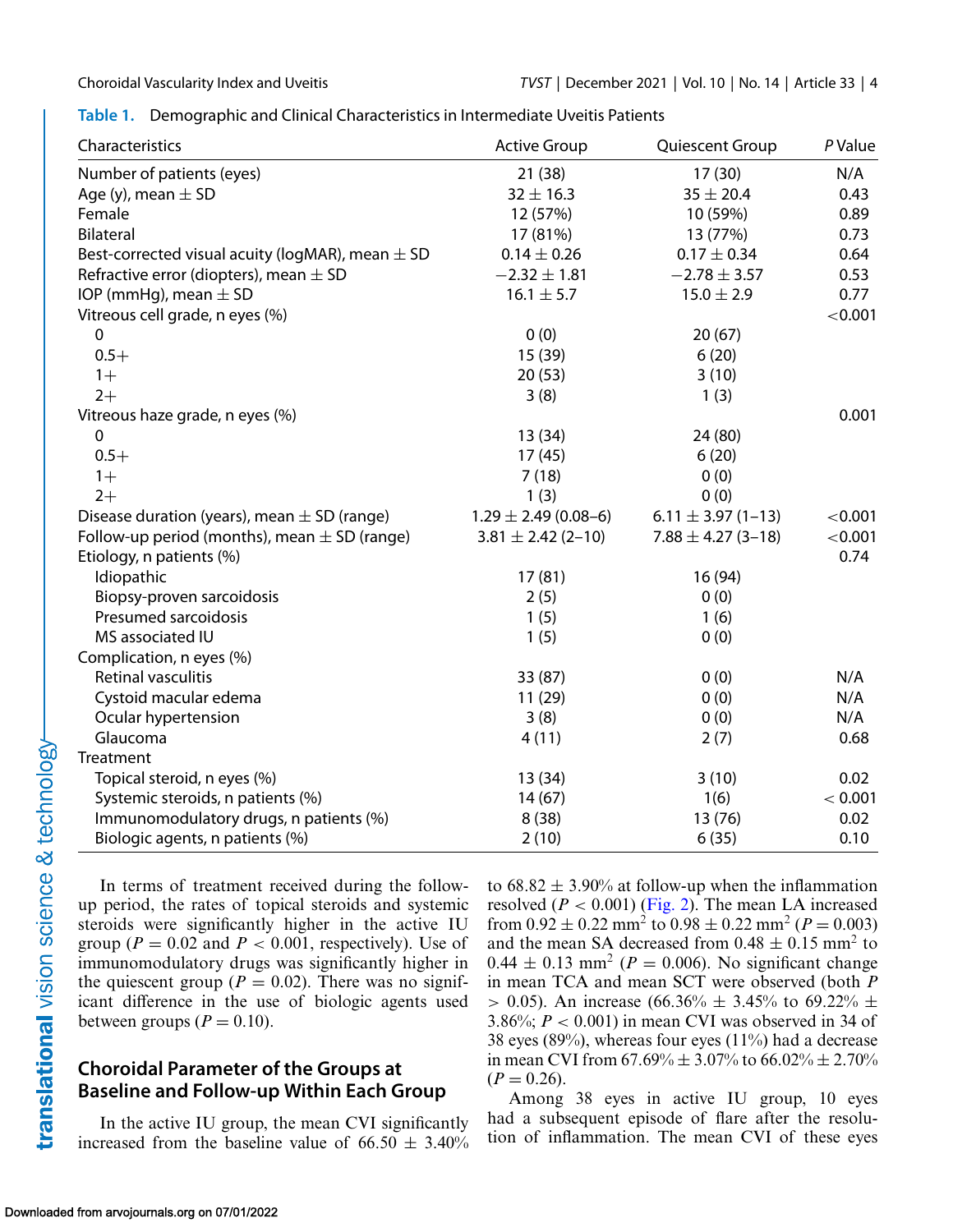CVI of eyes with IU at baseline and follow-up

<span id="page-4-0"></span>

**Figure 2.** Box and Whisker plot CVI of eyes with intermediate uveitis at baseline and follow-up.

significantly decreased when the disease flared (67.50%  $\pm$  3.88% to 65.27%  $\pm$  3.30%;  $P = 0.02$ ).

#### **Change in CVI Based on Characteristics of Inflammation**

In active eyes at follow-up, CVI increased significantly in both retinal vasculitis group  $(66.23\% \pm 3.47\%)$ to  $67.86\% \pm 3.64\%; P = 0.02$  and nonretinal vasculitis group.  $(66.83\% \pm 3.39\% \text{ to } 70.00\% \pm 3.99\% \text{; } P$ < 0.001). The increase in CVI at follow-up was also observed in eyes with vitreous haze  $(66.54\% \pm 3.66\%)$ to  $68.75\% \pm 3.83\%; P < 0.001$  and eyes without vitreous haze (66.43%  $\pm$  2.99% to 68.96%  $\pm$  4.19%; *P* < 0.001). Further data about choroidal measurements at baseline and follow-up visits in both groups are presented in Table 2.

### **Comparison of Choroidal Parameters Between Groups**

At baseline, no significant differences in choroidal parameters were observed between the active and quiescent IU groups. But, at follow-up, CVI was significantly higher in the active IU group compared with the quiescent IU group  $(68.82\% \pm 3.90\% \text{ vs.})$ 66.25%  $\pm$  3.13%; *P* < 0.001) after adjustment for covariates including disease duration and follow-up period. Adjusted SA was also significant lower in the active IU group  $(0.44 \pm 0.13 \text{ mm}^2 \text{ vs. } 0.50 \pm 0.12$  $mm^2$ ;  $P < 0.001$ ). Aside from CVI and SA, no other choroidal parameters significantly differed between the two groups. Differences in choroidal parameters between groups are summarized in Table 2.

#### **Agreement Between Graders**

Between the two independent observers, CVI and SCT measurement was noted with an ICC of 0.982 (95% confidence interval, 0.90–0.96) and 0.926 (95% confidence interval, 0.90–0.96), indicating excellent agreement between observers.

### **Discussion**

In this retrospective cohort study, we used CVI to evaluate choroidal vascular changes in eyes with IU. In the active IU group, we found that the CVI significantly increased from baseline to follow-up. However, in the quiescent group, no change in CVI was observed from

**Table 2.** Comparison of Choroidal Vascular Parameters in Eyes With Intermediate Uveitis

|                        | Active Group ( $n = 38$ ) |                  |                      | Quiescent Group ( $n = 30$ ) |                  |                      | P Value Between Groups       |                        |
|------------------------|---------------------------|------------------|----------------------|------------------------------|------------------|----------------------|------------------------------|------------------------|
|                        | <b>Baseline</b>           | Follow-up        | P Value <sup>*</sup> | Baseline                     | Follow-up        | P Value <sup>*</sup> | <b>Baseline</b> <sup>1</sup> | Follow-up <sup>#</sup> |
| CVI(%)                 | 66.50 $\pm$ 3.40          | 68.82 $\pm$ 3.90 | < 0.001              | $66.34 + 3.19$               | $66.25 + 3.13$   | 0.850                | 0.858                        | < 0.001                |
| TCA (mm <sup>2</sup> ) | $1.41 \pm 0.36$           | $1.41 \pm 0.32$  | 0.829                | $1.45 + 0.29$                | $1.46 \pm 0.28$  | 0.572                | 0.713                        | 0.083                  |
| LA $\rm (mm^2)$        | $0.92 + 0.22$             | $0.98 + 0.22$    | 0.003                | $0.96 \pm 0.18$              | $0.97 + 0.18$    | 0.553                | 0.536                        | 0.750                  |
| $SA \, \text{(mm}^2)$  | $0.48 \pm 0.15$           | $0.44 \pm 0.13$  | 0.006                | $0.49 \pm 0.12$              | $0.50 + 0.12$    | 0.383                | 0.817                        | < 0.001                |
| SCT (µm)               | $304.14 + 74.07$          | $312.91 + 70.40$ | 0.082                | $327.04 \pm 49.40$           | $334.40 + 44.50$ | 0.287                | 0.132                        | 0.606                  |

Statistically significant *P* values are reported in bold.

\* Paired *t*-test.

†Unpaired *t*-test.

‡Analysis of covariance adjusted for each baseline choroidal parameter, age, disease duration, and follow-up period.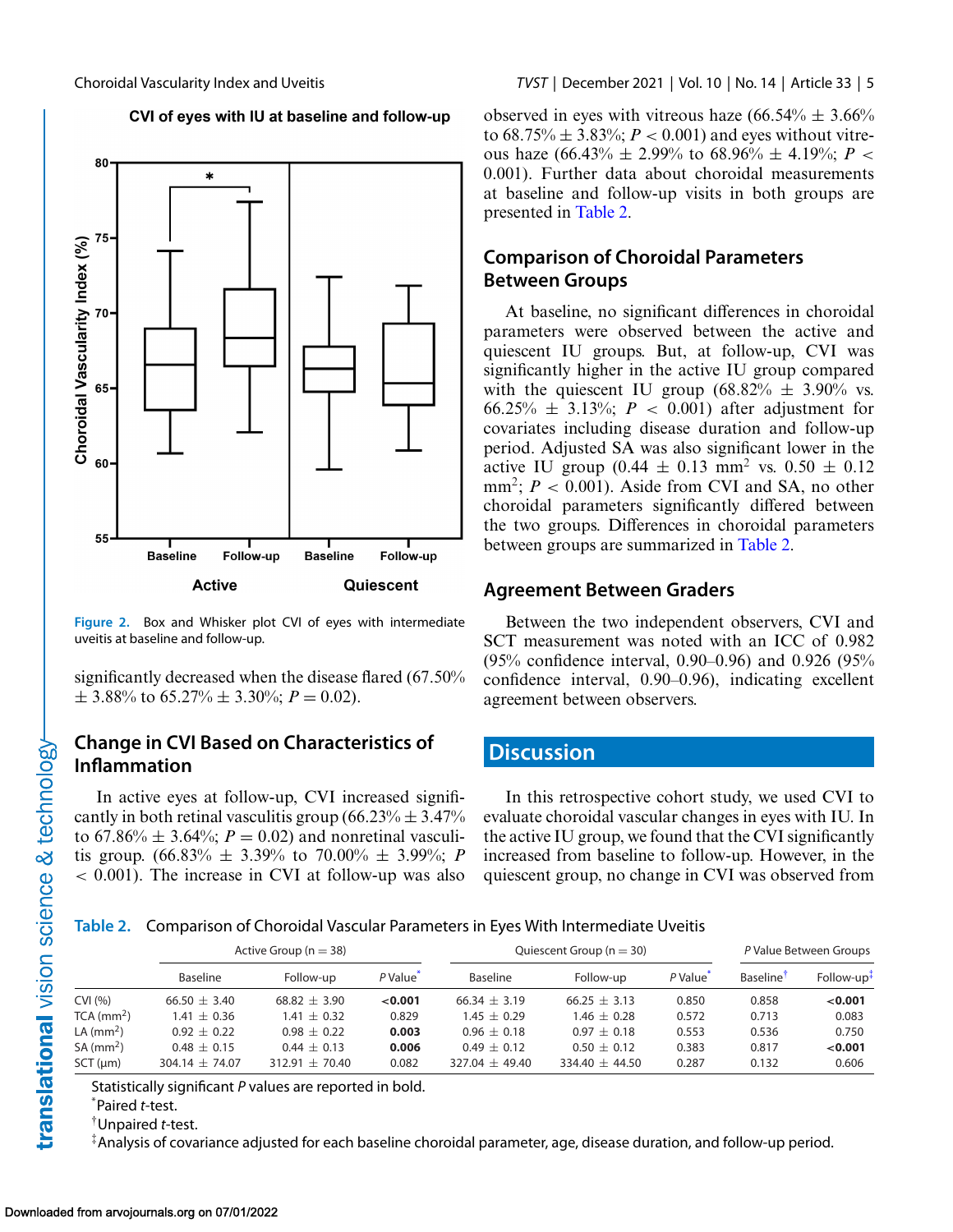baseline to follow-up. To our knowledge, this is the first study evaluating longitudinal changes in the choroidal vasculature of patients with IU using CVI.

CVI is a two-dimensional measurement that accounts for both stromal and vascular changes of the choroid.<sup>18</sup> Studies using CVI in various causes of uveitis showed that CVI can be used to identify longitudinal changes, particularly in posterior or panuveitis.[6,8–11,19–21](#page-7-0) However, longitudinal changes in CVI in patients with IU remain unknown.

Our results showed that eyes with active IU had a significant increase in mean CVI at follow-up compared to baseline. Further analysis revealed that a significant increase in mean LA and a significant decrease in mean SA accounted for this change.

Although the exact pathogenesis of IU is not fully understood, it is primarily thought to be  $CD4^+$  T-helper (Th) cell-mediated.<sup>[22,23](#page-7-0)</sup> We hypothesize that the activated T helper (Th) 1 and Th17 response is associated with the release of proinflammatory cytokines that may lead to secondary choroidal vasodilation as well as increased vascular permeability, resulting in an increase in caliber of choroidal vessels. $^{24}$  $^{24}$  $^{24}$  However, the magnitude of increase in diameter of choroidal vessels in IU may be minimal compared to the degree of choroidal expansion from extravasation of inflammatory cells, which thus may account for a relative reduction of choroidal vessel lumen volume. Our hypothesis is partly supported by histologic finding of pars planitis eye that small aggregation of lymphocytes was found in the peripheral choroidal stroma. However, the findings of choroidal vessels in this study was not described.<sup>[12](#page-7-0)</sup> After the inflammation subsides, the choroidal vessels may expand, accounting for the relative increase in CVI. However, we speculate that a longer follow-up period may reveal further changes in CVI. With time, CVI may approach baseline as a consequence of a choroidal stromal remodeling process.

A post-treatment increase in CVI has also been observed in VKH patients. Liu et al. $10$  showed that CVI significantly increased after an anterior uveitis flare of VKH resolved  $(72\% \pm 9\% \text{ vs. } 75\% \pm 8\%; P)$  $= 0.01$ ). Kawano et al.<sup>[21](#page-7-0)</sup> also reported increased CVI in acute VKH at one week after steroid treatment. In both studies, the increase in CVI was attributed to a substantial reduction in the choroidal stroma area. However, in contrast, post-treatment decreases in CVI have also been noted. Agrawal et al.<sup>7</sup> observed that CVI in eyes with posterior uveitis and panuveitis significantly decreased at three-month follow-up (74.1%  $\pm$ 4.7% vs.  $69.4\% \pm 4.8\%; P < 0.001$  $69.4\% \pm 4.8\%; P < 0.001$  $69.4\% \pm 4.8\%; P < 0.001$ ). Agrawal et al.<sup>8</sup> also completed a retrospective review of 19 eyes with acute VKH and demonstrated that CVI was significantly reduced 6 to 12 months after receiving systemic steroid treatment (70.03%  $\pm$  1.93% vs. 66.94%  $\pm$  1.82%; *P* < 0.0001). Jaisankar et al. $9$  demonstrated similar findings of a decreased CVI post-acute VKH treatment. In these studies, the increase in CVI was attributed to a reduction in stasis of blood flow in the choroidal stroma. Heterogeneity in the follow-up period and definition of disease activity may explain the conflicting reports of longitudinal change of CVI in VKH.

In the quiescent IU group, no significant changes in the CVI and other choroidal parameters were noted at follow-up. Well-controlled inflammation over the follow-up period likely accounts for this. Additionally, quiescent eyes had a longer disease duration compared to active eyes. Choroidal stromal and vascular areas in these eyes may have already become fibrotic and minimally affected by subclinical inflammation.

Comparing the baseline CVI between the active group and quiescent group revealed no statistically significant difference. This could be due to the heterogeneity between the two groups at baseline, particularly the difference in disease duration and treatment. Based on our results, we propose that CVI may be used as a biomarker to monitor treatment response in terms of relative change in CVI value rather than being used as an absolute parameter distinguishing disease activity.

Although we have shown that CVI was increased when active inflammation of IU resolved, no significant changes in SCT at baseline and follow-up was observed. First, SCT is known to be affected by ocular and systemic factors, $25$  making it inaccurate in the longitudinal assessement of the choroid. Second, SCT may be less reliable than CVI for assessing specific choroidal and vascular changes because it relies only on a single vertical measurement. Thus SCT may be unable to detect the changes in choroidal vascularity in IU.

Limited imaging studies have described choroidal changes in IU. Géhl et al. $^{26}$  $^{26}$  $^{26}$  studied choroidal thickness using SD-OCT in different ETDRS subfields. They found that choroidal thickness in IU eyes was significantly lower in the nasal 6 mm quadrant compared to healthy controls, but the other quadrants lacked statistical significance. This finding is difficult to compare with our study because we used EDI-OCT, a superior imaging modality to the conventional SD-OCT for visualizing the choroidal-scleral junction.<sup>[27](#page-7-0)</sup> Further support of choroidal involvement in IU was demonstrated by the OCT-A changes observed by Tian et al., $^{13}$  who showed reduced perfusion at the level of choriocapillaris IU eyes. Also, Wintergerst et al. $^{14}$ revealed a heterogenous flow in the choriocapillaris of eyes with IU, suggesting alterations in choroidal perfusion. However, subgroup analysis by disease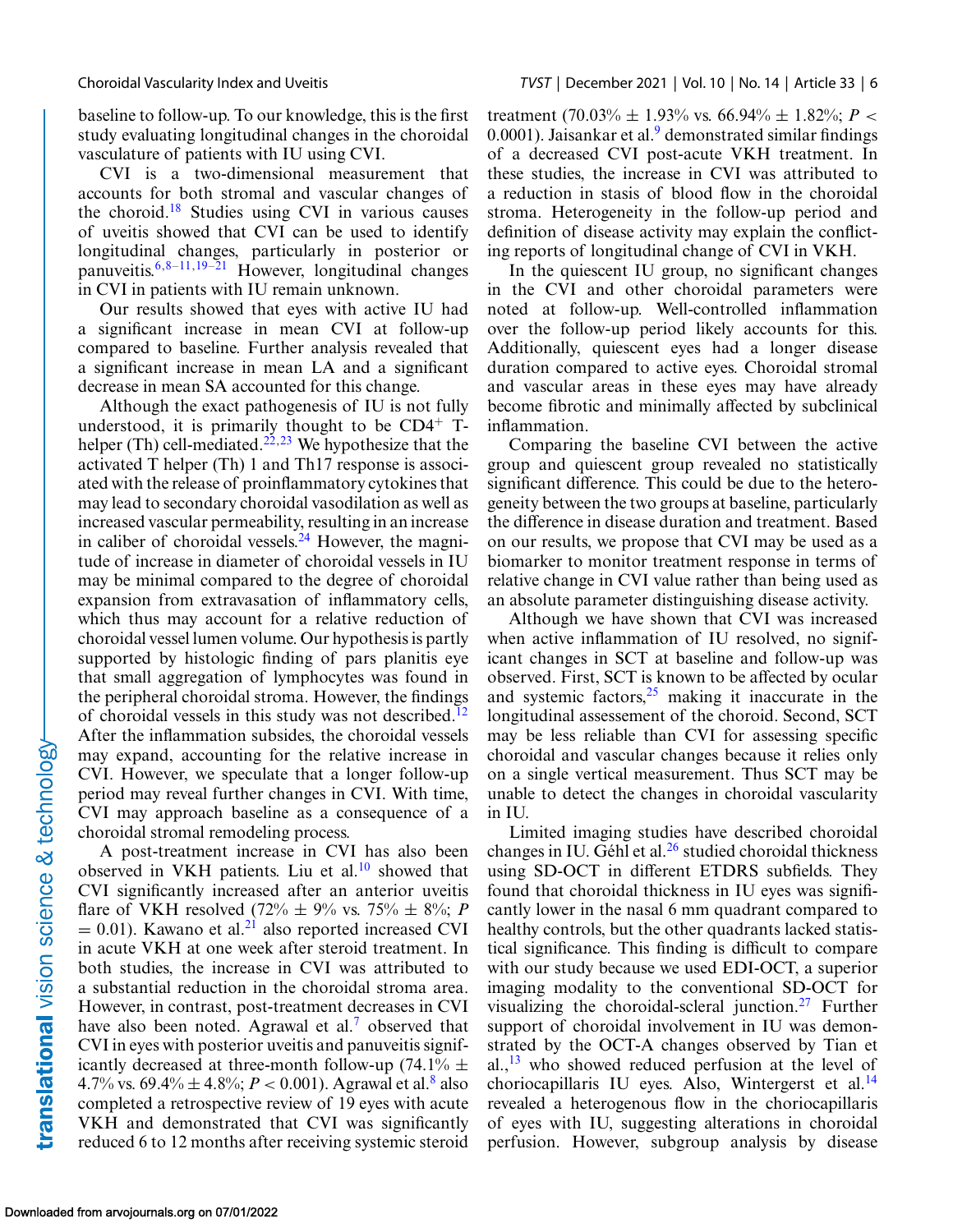<span id="page-6-0"></span>activity was absent in both studies. Furthermore, they were cross-sectional in nature.

Our methodology for CVI calculation provides increased standardization. Region of interest selection is crucial for accurate comparison between study groups. We used a fixed-line length nasally and temporally from the central fovea to define the TCA. Additionally, by limiting the number of vertices in our polygon, we reduced variability in region of interest selection without sacrificing accuracy, which may account for the excellent agreement in CVI between the two graders. With using CVI, intrarater agreement as well as intraeye reliability were also found to be high. $6,28,29$  Additionally, CVI can be obtained from publicly available software (ImageJ) and the technique is well described in previous literatures.  $6,30$  $6,30$  For these reasons, CVI has shown to be a potential marker in terms of reproducibility and repeatability.

Nevertheless, we experienced some limitations of using CVI. Calculating CVI ultimately depends on OCT image quality. Delineating the choroid-scleral junction, particularly in eyes with thick choroid, can be challenging since the junction is sometimes poorly defined. Retinal blood vessels may cause shadowing artifacts; however, a technique has been suggested to compensate for these shadows.<sup>31</sup> Ocular media opacities secondary to dense vitritis or dense cataract can limit visualization of the choroid further. SS-OCT would be an alternative imaging modality used to provide better image quality because of its longer wavelength and faster scanning speed compared to SD-OCT.<sup>[32](#page-8-0)</sup> Widefield EDI-OCT focusing on peripheral choroid may detect higher magnitude of change in CVI because IU tends to be involve the periph-eral retina and ciliary body.<sup>3[,33](#page-8-0)</sup> Longitudinal changes in CVI should be interpreted with caution. The direction and magnitude of change in CVI relies on the proportion of both choroidal vascular and stroma components which depends on etiology, duration, and stage of disease. CVI could remain unaffected due to the proportionate decrease in both luminal and stromal area as a result of choroidal thinning.<sup>[19](#page-7-0)</sup> Therefore one should consider other choroidal parameters including LA, SA, TCA and choroidal thickness as performed in our study. These parameters may help elucidate pathological change of the choroid in the context of the choroidal vasculature and stroma.

There are several limitations in our study. First, a regular follow-up interval could not be determined because of the retrospective nature of the study. Second, our small sample size may have limited the power of the analysis and reduced the ability to assess different parameters including age, disease duration, and clinical signs of inflammation affecting CVI in IU. Third, we did not consider other parameters that possibly affect either CVI or CT (e.g., axial length, diurnal variations).

In conclusion, we demonstrate that CVI increases when active inflammation in IU resolves while CVI remains unchanged at follow-up in quiescent IU. This finding suggests that CVI may be a useful noninvasive tool to monitor treatment response in IU. In addition, our findings highlight the choroidal vascular involvement even in diseases conventionally thought to not involve the choroid. These findings have potential implications in pathophysiology of disease, as well as therapeutic approaches. Nevertheless, further prospective studies with larger sample sizes and serial CVI measurements are needed to further support our findings.

### **Acknowledgments**

The authors thank Susan Vitale for her assistance in statistical consultation.

Supported by the NEI Intramural Research Program.

Disclosure: **W. Kongwattananon,** None; **A. Kumar,** None; **E. Oyeniran,** None; **H.N. Sen,** None; **S. Kodati,** None

## **References**

- 1. Gritz DC, Wong IG. Incidence and prevalence of uveitis in Northern California; the Northern California Epidemiology of Uveitis Study. *Ophthalmology*. 2004;111:491–500; discussion 500.
- 2. Vadot E. Epidemiology of intermediate uveitis: a prospective study in Savoy. *Dev Ophthalmol*. 1992;23:33–34.
- 3. Jabs DA, Nussenblatt RB, Rosenbaum JT, Standardization of Uveitis Nomenclature (SUN) Working Group. Standardization of uveitis nomenclature for reporting clinical data. Results of the First International Workshop. *Am J Ophthalmol*. 2005;140:509–516.
- 4. Chang JH-M, Wakefield D. Uveitis: a global perspective. *Ocul Immunol Inflamm*. 2002;10:263–279.
- 5. Ness T, Boehringer D, Heinzelmann S. Intermediate uveitis: pattern of etiology, complications, treatment and outcome in a tertiary academic center. *Orphanet J Rare Dis*[. 2017;12:1–7, doi:10.1186/](http://doi.org/10.1186/s13023-017-0638-9) s13023-017-0638-9.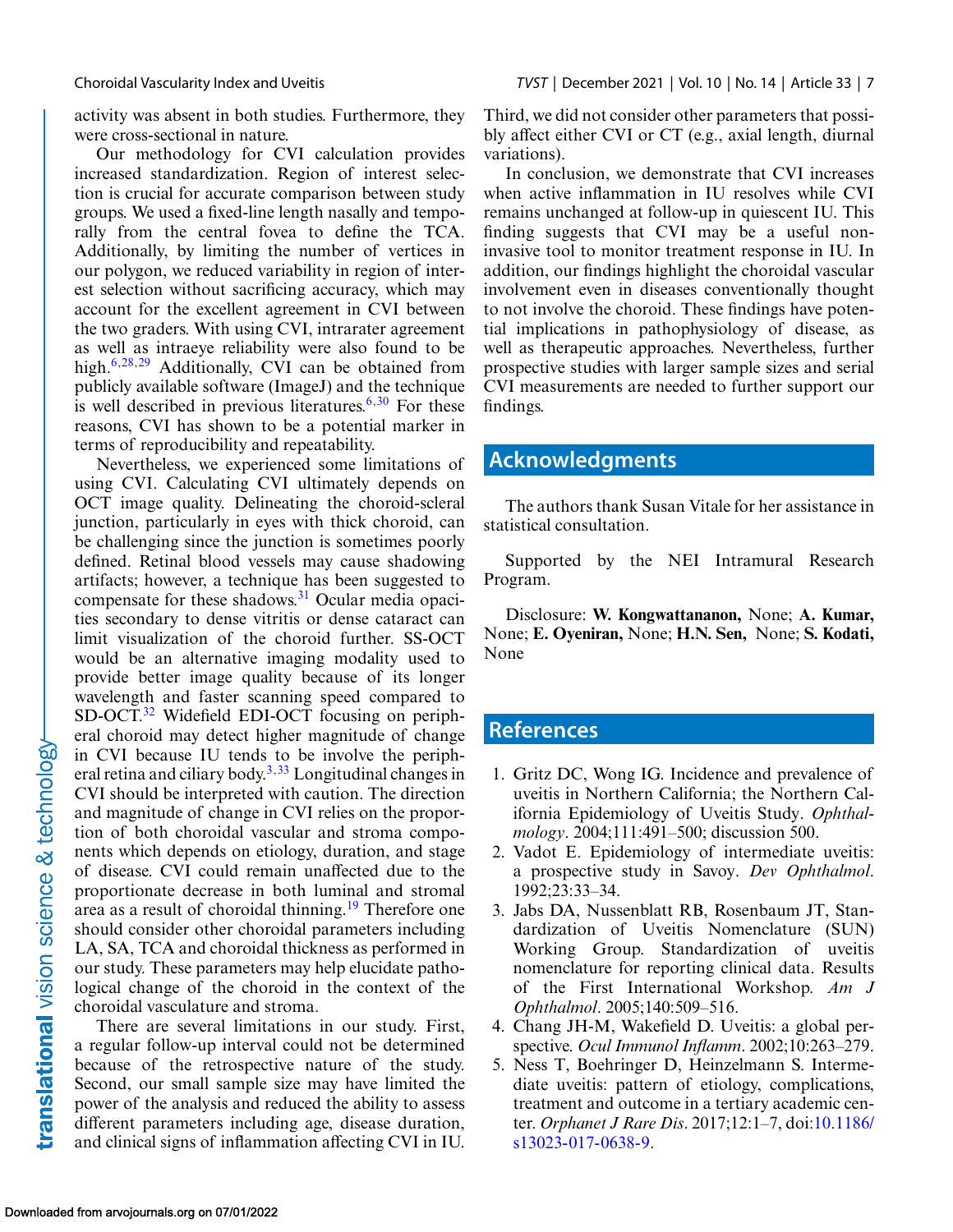- 6. Agrawal R, Gupta P, Tan K-A, Cheung CMG, Wong T-Y, Cheng C-Y. Choroidal vascularity index as a measure of vascular status of the choroid: Measurements in healthy eyes from a population-based study. *Sci Rep*. 2016;6:21090.
- 7. Agrawal R, Salman M, Tan K-A, et al. Choroidal Vascularity Index (CVI) - A Novel Optical Coherence Tomography Parameter for Monitoring Patients with Panuveitis? *PLOS ONE*. 2016;11(1):e0146344.
- 8. Agrawal R, Li LKH, Nakhate V, Khandelwal N, Mahendradas P. Choroidal vascularity index in Vogt-Koyanagi-Harada disease: An EDI-OCT derived tool for monitoring disease progression. *Transl Vis Sci Technol*. 2016;5(4):7.
- 9. Jaisankar D, Raman R, Sharma HR, et al. Choroidal and retinal anatomical responses following systemic corticosteroid therapy in Vogt-Koyanagi-Harada disease using swept-source optical coherence tomography. *Ocul Immunol Inflamm*. 2019;27:235–243.
- 10. Liu S, Du L, Zhou Q, et al. The Choroidal Vascularity Index Decreases and Choroidal Thickness Increases in Vogt–Koyanagi–Harada Disease Patients During a Recurrent Anterior Uveitis Attack. *Ocul Immunol Inflamm*. 2018;26:1237– 1243.
- 11. Agrawal R, Jain M, Khan R, et al. Choroidal structural changes in sympathetic ophthalmia on swept-source optical coherence tomography. *Ocul Immunol Inflamm*. 2021;29(3):537–542.
- 12. Pederson JE, Kenyon KR, Green WR, Maumenee AE. Pathology of pars planitis. *Am J Ophthalmol*. 1978;86(6):762–774.
- 13. Tian M, Tappeiner C, Zinkernagel MS, Wolf S, Munk MR. Swept-source optical coherence tomography angiography reveals vascular changes in intermediate uveitis. *Acta Ophthalmol*. 2019;97(5):e785–e791.
- 14. Wintergerst MWM, Pfau M, Müller PL, et al. Optical coherence tomography angiography in intermediate uveitis. *Am J Ophthalmol*. 2018;194:35–45.
- 15. Nussenblatt RB, Palestine AG, Chan C-C, Roberge F. Standardizatlon of Vitreal inflammatory Activity in Intermediate and Posterior Uveitis. *Ophthalmology*. 1985;92(4):467–471.
- 16. Multicenter Uveitis Steroid Treatment Trial Research Group,Kempen JH, Altaweel MM, Holbrook JT, Jabs DA, Sugar EA. The multicenter uveitis steroid treatment trial: rationale, design, and baseline characteristics. *Am J Ophthalmol*. 2010;149(4):550–561.e10.

<span id="page-7-0"></span>Choroidal Vascularity Index and Uveitis *TVST* | December 2021 | Vol. 10 | No. 14 | Article 33 | 8

- 17. Niblack W. *An Introduction to Digital Image Processing*. 1st ed. Englewood Cliffs, NJ: Prentice-Hall, Inc.; 1990:115–116.
- 18. Wei X, Kumar S, Ding J, Khandelwal N, Agarwal M, Agrawal R. Choroidal structural changes in smokers measured using choroidal vascularity index. *Invest Ophthalmol Vis Sci*. 2019;60(5):1316– 1320.
- 19. Bousquet E, Khandelwal N, Séminel M, et al. Choroidal structural changes in patients with birdshot chorioretinopathy. *Ocul Immunol Inflamm*. 2021;29(2):346–351.
- 20. Agarwal A, Agrawal R, Khandelwal N, et al. Choroidal structural changes in tubercular multifocal serpiginoid choroiditis. *Ocul Immunol Inflamm*. 2018;26(6):838–844.
- 21. Kawano H, Sonoda S, Yamashita T, Maruko I, Iida T, Sakamoto T. Relative changes in luminal and stromal areas of choroid determined by binarization of EDI-OCT images in eyes with Vogt-Koyanagi-Harada disease after treatment. *Graefes Arch Clin Exp Ophthalmol*. 2016;254:421–426.
- 22. Boyd SR, Young S, Lightman S. Immunopathology of the noninfectious posterior and intermediate uveitides. *Surv Ophthalmol*. 2001;46:209–233.
- 23. Lee RW, Nicholson LB, Sen HN, et al. Autoimmune and autoinflammatory mechanisms in uveitis. *Semin Immunopathol*. 2014;36:581–594.
- 24. Agrawal R, Iyer J, Connolly J, Iwata D, Teoh S. Cytokines and Biologics in non-infectious autoimmune uveitis: bench to bedside. *Indian J Ophthalmol*. 2014;62:74–81.
- 25. Singh SR, Vupparaboina KK, Goud A, Dansingani KK, Chhablani J. Choroidal imaging biomarkers. *Surv Ophthalmol*. 2019;64:312–333.
- 26. Géhl Z, Kulcsár K, Kiss HJM, Németh J, Maneschg OA, Resch MD. Retinal and choroidal thickness measurements using spectral domain optical coherence tomography in anterior and intermediate uveitis. *BMC Ophthalmology*. 2014; 14:103–110, doi[:10.1186/1471-2415-14-103.](http://doi.org/10.1186/1471-2415-14-103)
- 27. Spaide RF, Koizumi H, Pozzoni MC. Enhanced depth imaging spectral-domain optical coherence tomography. *Am J Ophthalmol*. 2008;146:496–500.
- 28. Agrawal R, Wei X, Goud A, Vupparaboina KK, Jana S, Chhablani J. Influence of scanning area on choroidal vascularity index measurement using optical coherence tomography. *Acta Ophthalmol*. 2017;95(8):e770–e775.
- 29. Goud A, Singh SR, Sahoo NK, et al. New insights on choroidal vascularity: A comprehensive topographic approach. *Invest Ophthalmol Vis Sci*. 2019;60:3563–3569.